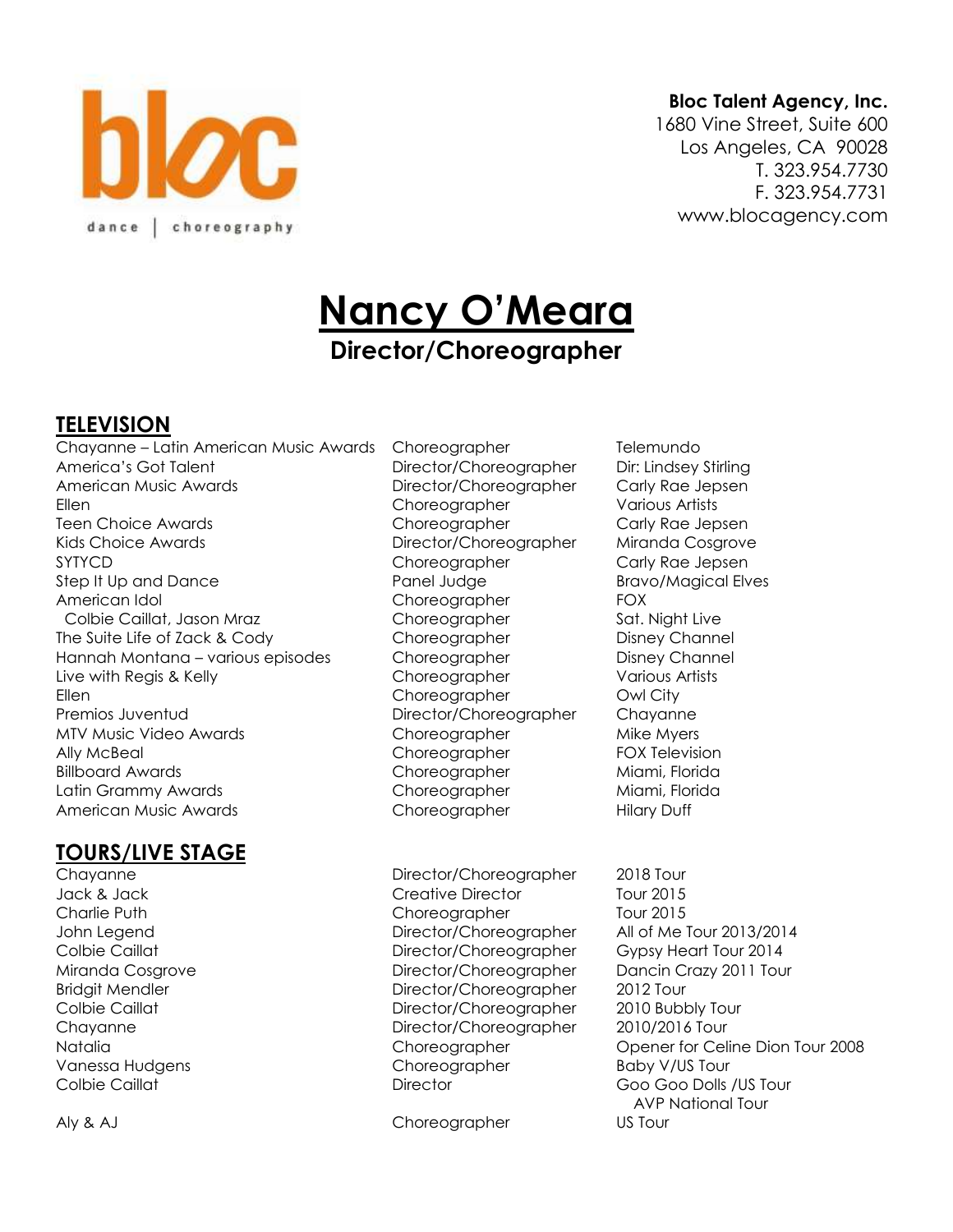## **TOURS/LIVE STAGE – cont.**

Marc Anthony, Alejandro , Chayanne Director/Choreographer US Tour Jesse McCartney / "Beautiful Soul Tour" Choreographer US & Europe World Tour High School Musical Choreographer US & South America World Tour Hilary & Haylie Duff Choreographer World Tour Chayanne /"Mi Tiempo" Director/Choreographer World Tour Chayanne / "Atado tu Amor" Director/Choreographer S. America US & Europe World Tour Cristian Castro **Director/Choreographer** S. America, US & Europe Tour

- 
- 
- 

### **MUSIC VIDEOS**

Chayanne "Tu Boca" Choreographer Common "Gypsy Heart" Choreographer Jason Mraz/Colbie Cailat "Lucky" Choreographer Miranda Cosgrove "Cloudy With a Chance of Meatballs" Choreographer Jesse McCartney "She's No You" Choreographer Jesse McCartney "Get Your Shine On" Choreographer Elvis Costello "Monkey to the Man" Choreographer Chayanne "Boom Boom" Choreographer Miranda Cosgrove "Dancin Crazy" Choreographer Greyson Chance "Unfriend You" Choreographer All Star Weekend "It's Not Your Birthday " Choreographer Chayanne "Salome" Choreographer Chayanne "Santa Sofia" Choreographer Chayanne "LOLA" Choreographer Paula Abdul "Shut up and Dance" Choreographer Chayanne "Madre Tierra" Choreographer Dir: Daniel Gruener Mathew Koma "One Night" Choreographer Dir: Cameron Duddy Vanessa Hudgens "Come Back to Me" Choreographer Dir: Chris Applebaum Ashley Tisdale "He Said She Said" Choreographer Dir: Scott Speer Ashley Tisdale "Not Like That" Choreographer Dir: Scott Speer Aly & AJ "Potential Break Up Song" Choreographer Dir: Chris Applebaum Aly & AJ "Like Whoa" Choreographer Dir: Scott Speer Hilary Duff "Fly" The Choreographer Dir: Chris Applebaum Grayson Chance "Unfriend You" Choreographer Dir: Mark Klasfeld Paula Abdul "My Love is for Real" Choreographer Dir: Michael Haussman Chayanne "Caprichosa" Choreographer Dir: Simon Brand Chayanne "Torero" and Choreographer Dir: Pablo Croce

## **COMMERCIALS**

Chayanne Mexico Choreographer Burger King Campaign **Choreographer** Dentyne Ice Choreographer Degree campaign w/ Ashley Tisdale Choreographer